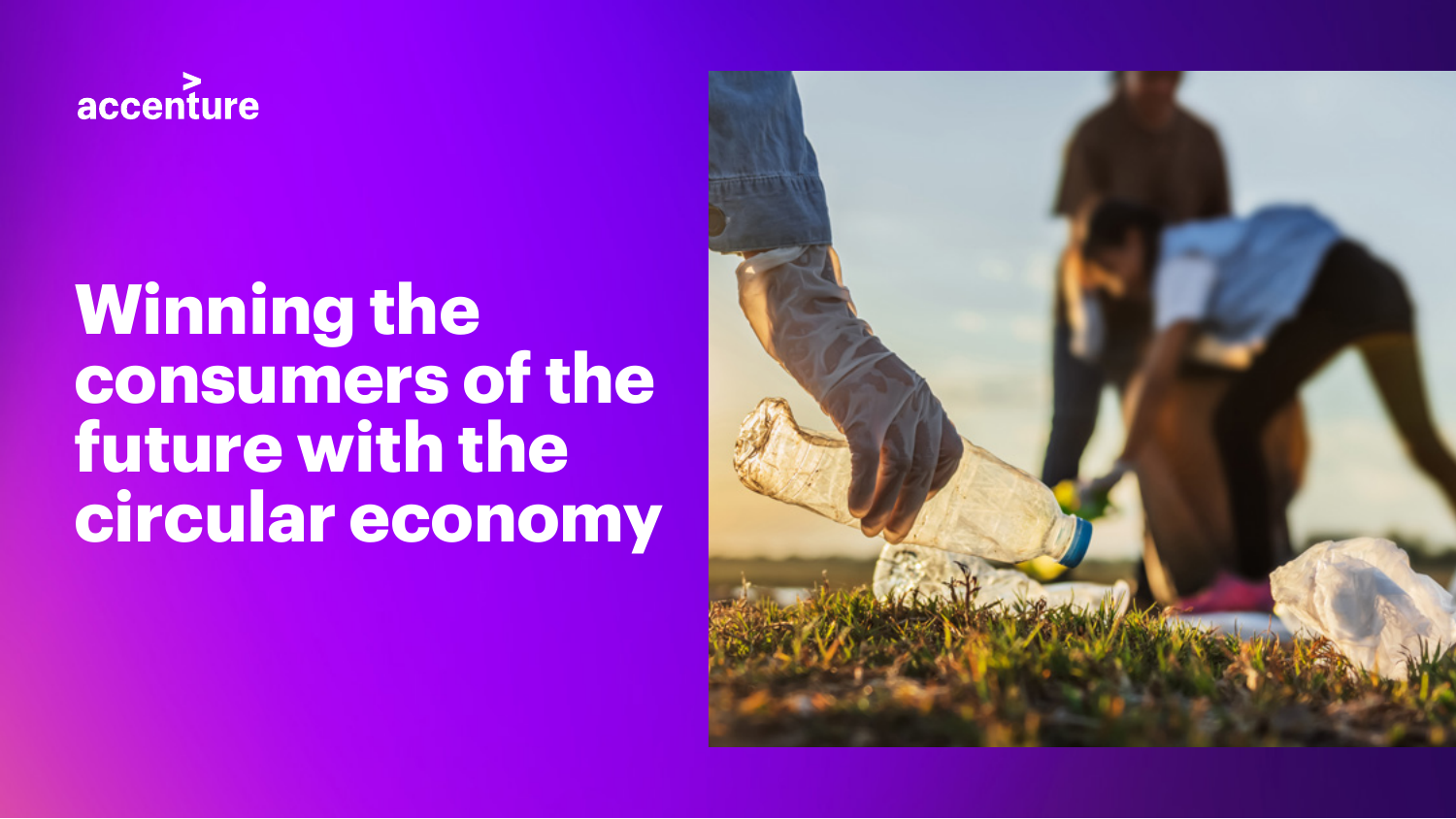

CPG companies must pivot to a circular economy, or risk losing out on millennial and Gen Z buying power – along with billions of dollars in savings.

The way that CPG companies fundamentally generate value is no longer sustainable.

Linear value models, 'take, make, waste', are based on a culture of waste – from the prevalence of single-use materials in the supply chain, to a reliance on carbon-based energy. In the CPG world, waste has become an unavoidable consequence of growth. And it's a consequence that can no longer be ignored.

According to The Circular Economy Handbook, we currently consume 75% more resources each year than the Earth can naturally regenerate – a figure that only stands to grow. An expanding middle-class population will increase the demand for food by 35%, water by 40%, and energy by 50% by 2030. Left unaddressed, the impact will leave half of the world's population living in water-stressed areas by 2025 and more plastic (by weight) in the ocean than fish by 2050.<sup>1</sup>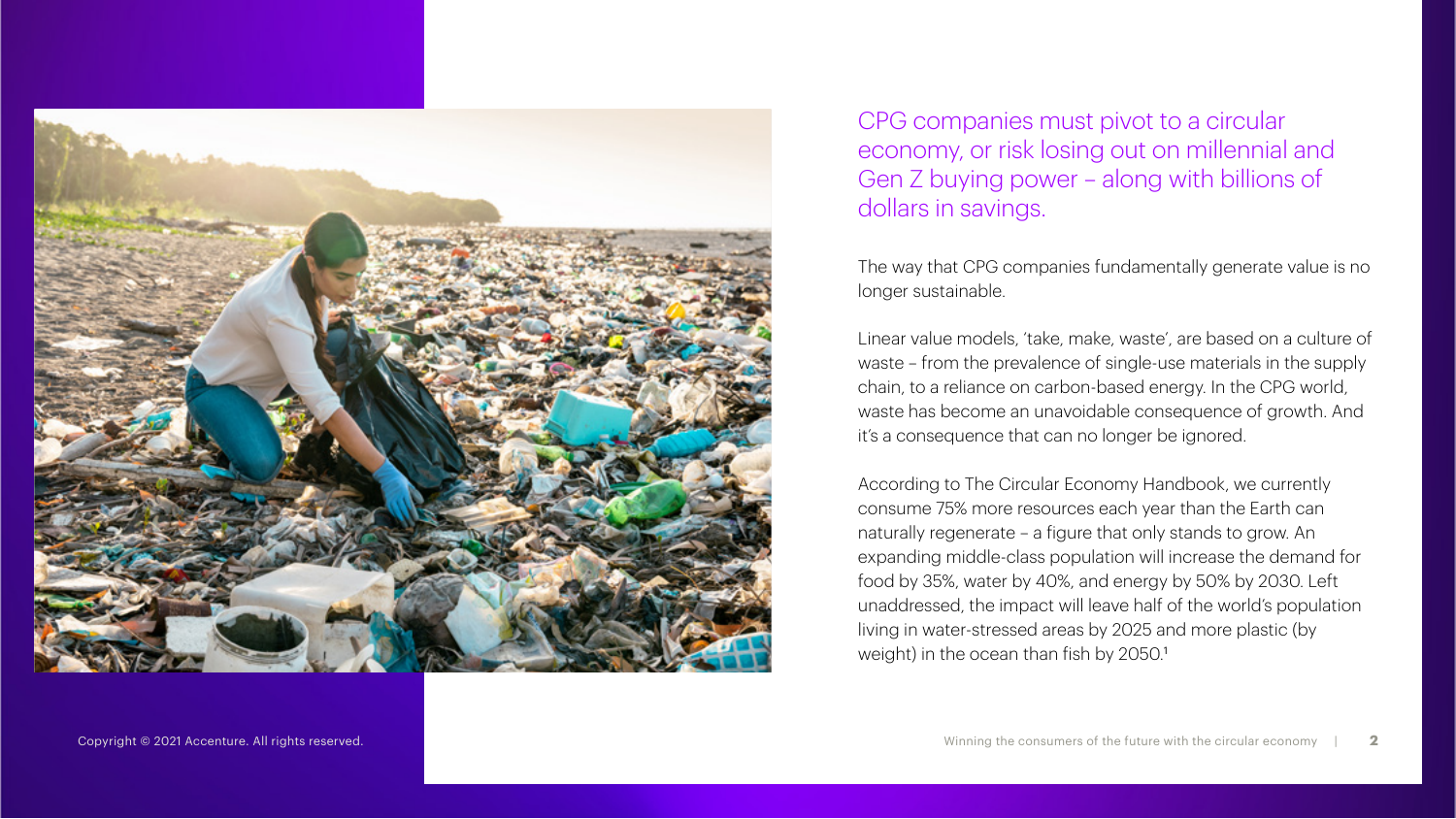

**Figure 1: Google Trends – Searches for "Zero Waste"3**

Source: Google

Over the last ten years, consumers have become gradually more aware of how the standard models for business growth are inherently damaging to the environment. In 2019, Amazon was pressured by its own employees to release the environmental impact of its explosive growth, and it showed an annual carbon footprint roughly equal to Norway's.<sup>2</sup> With the increase in knowledge and transparency around business impacts, consumer spending decisions are becoming increasingly influenced by the sustainability credentials of the brands they buy from. It's a clear signal: business practices that damage biodiversity and create pollution will simply not be tolerated in the future. Amazon accompanied its own impact report with commitments to achieve 100% renewable energy by 2030 and to be net zero carbon by 2040.<sup>3</sup>

According to the Accenture 2019 Consumer Pulse Survey, 72% of consumers bought more environmentally friendly products in the last five years, and 81% expected to buy more in the next five years.<sup>4</sup> Google Trends data (Figure 1) backs this up, revealing that from 2015 to 2020 searches for 'zero waste' grew with a 67% 5-year compound annual growth rate to the peak, before consumers shifted focus when COVID-19 struck.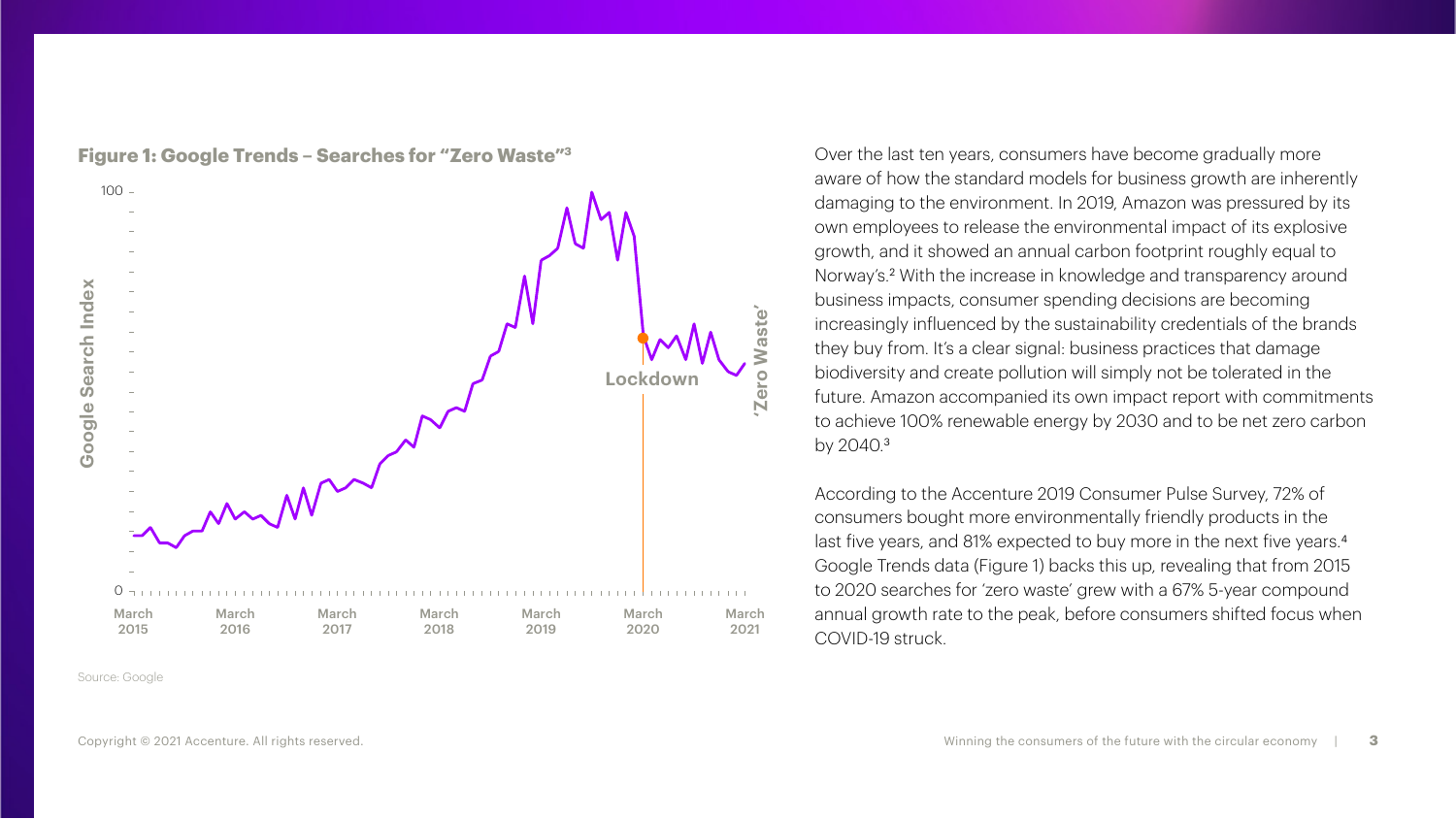

# Conscious consumerism

An increasing focus on sustainable consumption is partially explained by a shift in the global demographic. Together, Generations Y and Z now represent nearly two-thirds of the world's population. Today, their total spending power is not the largest. However, their wealth and influence are expected to grow significantly. Gen Y is estimated to inherit \$68 trillion from Baby Boomer parents by 2030 and 87% of Gen Z parents say their children already influence their purchasing decisions.5 With immense influence and expected spending power over the next ten years, they are the consumers of the future.

53% of these consumers (aged 18-39), compared with 46% (aged 40 and over), believe companies that provide green credentials, minimize harm to the environment, and invest in sustainability are more relevant and attractive. Gen Y and Z

are also willing to put their money where their mouth is: more than 50% say they have shifted their spending away from a company that disappointed them due to its words or actions on a social issue. A third of Gen Y and Z consumers, compared with 18% of those aged 40 and over, will also pay more to companies whose core values align with their own.<sup>6</sup>

If CPG companies are to stay relevant and tap into the future spending power of Gen Y and Z, they must adopt new business models that generate economic value while aligning with these consumers' beliefs.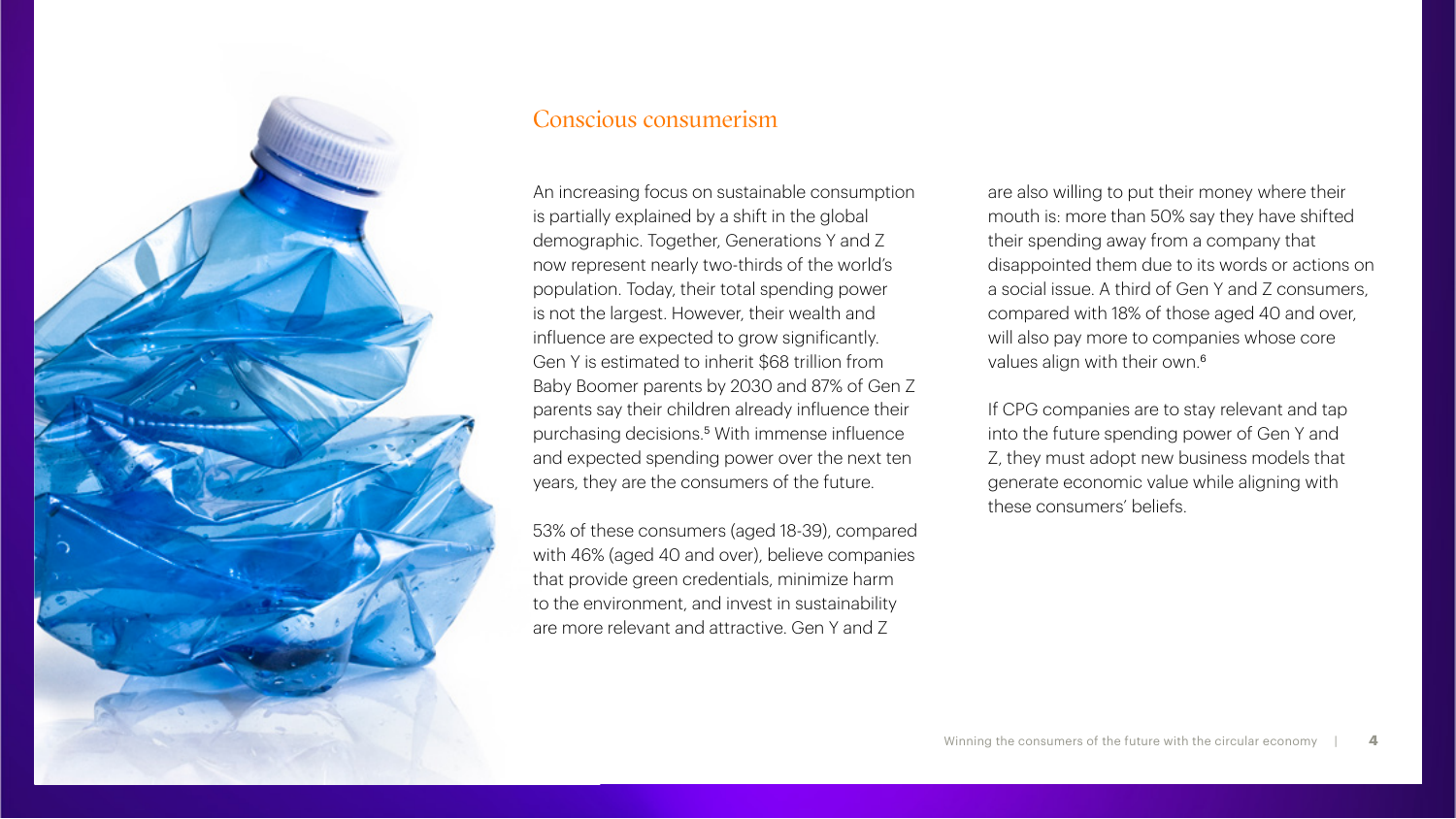# The Circular Solution



The circular economy provides a powerful opportunity for companies to address the demand for sustainable growth models, while remaining successful financially. In a circular economy, growth is decoupled from the consumption of scarce resources. Products and materials are instead used for as long as possible, before being cycled back into the system in a 'take, make, take, make' model. A fully functioning circular model will produce zero waste, and even incorporate regenerative capabilities.

Technology integration is a key pillar to the design and success of circular initiatives. The 4th Industrial Revolution (4IR) is driving value models that set new benchmarks for efficiency, speed and cost, increasing financial viability of new business models<sup>7</sup> . Accenture research has found that companies that pursue value driven by both

sustainability and digital technologies are 2.5X more likely to be among tomorrow's strongestperforming businesses.<sup>8</sup>

An example of a company winning in this intersection is [AeroFarms](https://www.youtube.com/watch?v=ME_rprRlmMM&t=170s), a multi-award winning company that uses aeroponic technology to pioneer indoor vertical farming. Smart nutrition and LED lighting enables them to feed plants with an optimized solution of nutrients and light.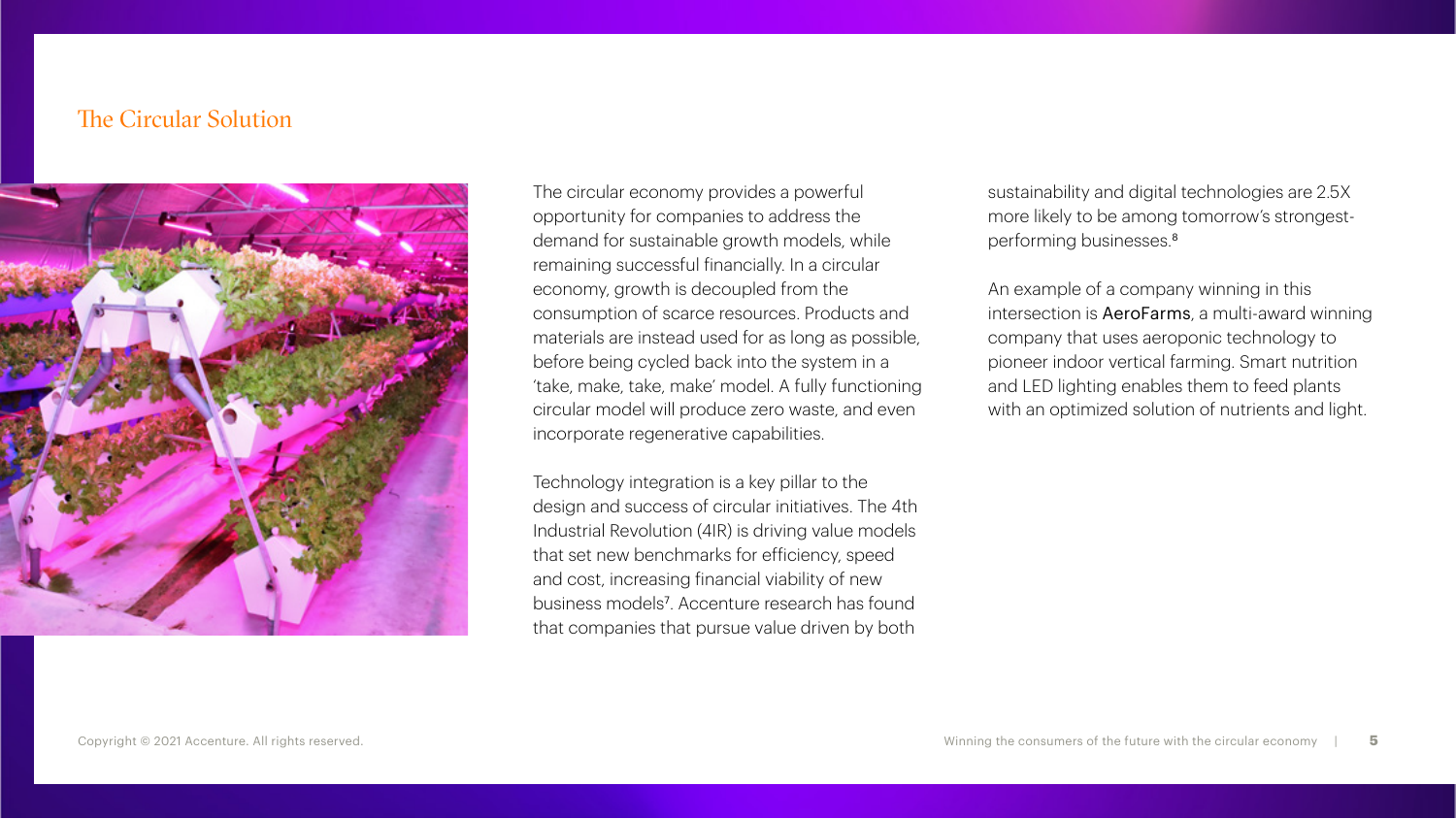## **Figure 2: Waste Analysis Diagram**



Source: The Circular Economy Handbook

#### **Processing & manufacturing**

Unsustainable irrigation and/or agricultural methods and pre/post-harvest losses

#### **Processing, packaging & distribution**

Energy and water usage during processing. packaging waste, and energy usage in transport (incl. last mile delivery)

Overstocking, volumes of damaged/imperfect goods, leftover display of food

The controlled environment enables AeroFarms to collect and analyze millions of data points using machine vision, machine learning and IoT to generate predictions and create superior results. As a result, AeroFarms produce requires 95% less water than traditional farming methods, half the time to grow, less land and no pesticides, making the method 390 times more productive per square foot than a commercial field farm<sup>9</sup>

A focus on consumer centricity has put CPG companies at the forefront of recognizing the need for change. However, the industry remains highly wasteful at three stages of the value chain (Figure 2): Product Development, Processing and Manufacturing, and End of Use.

If CPG companies implement circular strategies to tackle these wasteful practices, they can generate financial growth while driving sustainability brand power and cost efficiencies. This is partly down to the emerging, premium market for sustainable products, with one study finding 50% of consumers are willing to pay more for a product that is designed to be re-used or recycled.10 As consumer spending shifts to purpose-driven brands, pricing power and growth in market share will generate an estimated additional \$7bn from new revenue sources and \$23bn from value migration in the CPG industry by 2030.<sup>11</sup>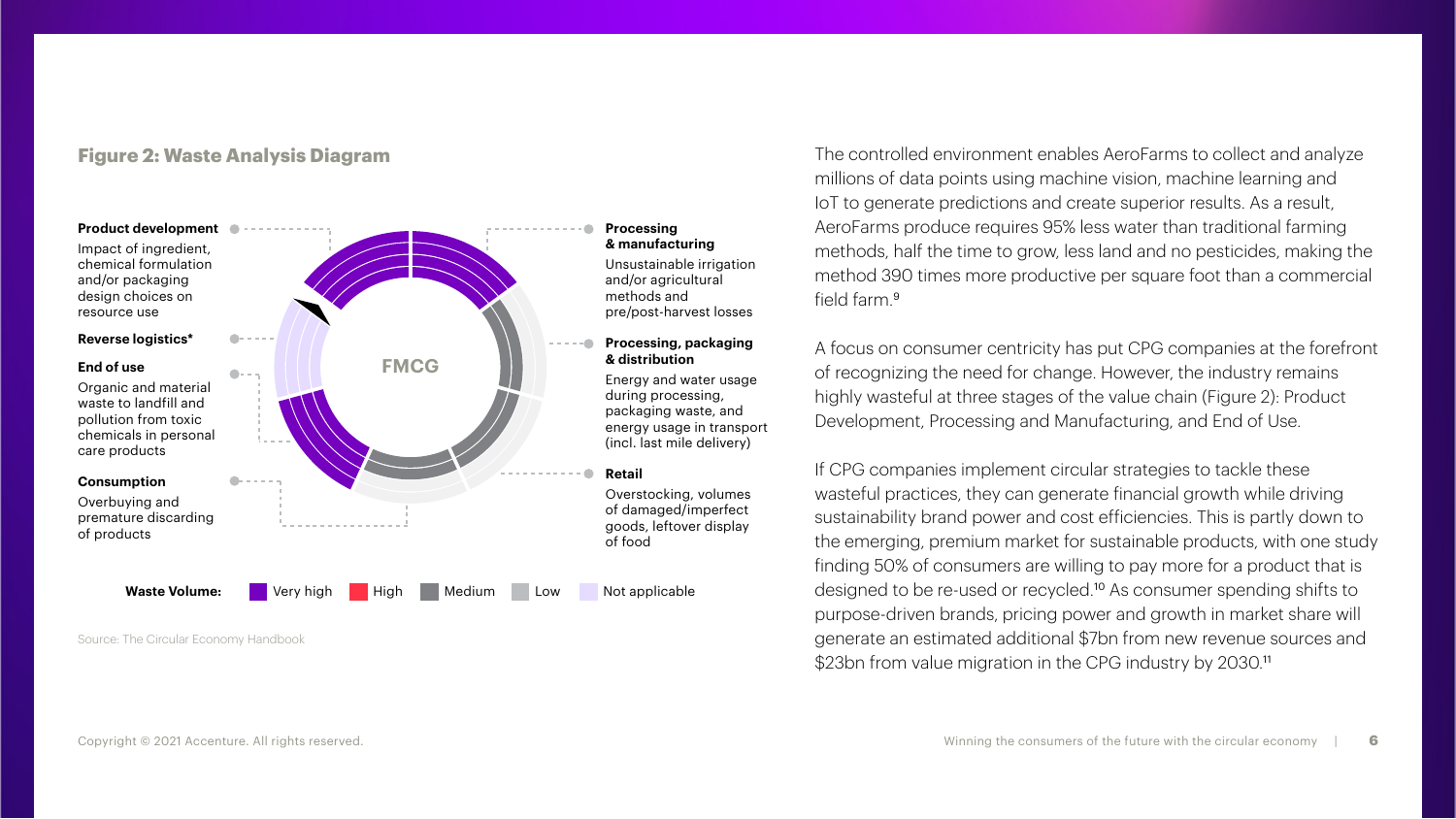# Switching to circular

#### **Reduce waste**

Companies must focus on improving production efficiency to reduce inputs and waste, while also recycling or repurposing by-products. New Zealand-based [Citizen](https://www.youtube.com/watch?v=mJkAFqjj-Dg) has created its own closed-loop circular model. The start-up is both a bakery and a brewery, upcycling unsold bread to brew craft beer (280 loaves per brew), and then proceeding to rescue brew-waste by turning it into spent-grain flour, which in turn replaces a quarter of the virgin barley in the company's sourdough bread.12 Larger CPG companies are also investing in reducing waste in manufacturing. AB InBev has 16 breweries that produce 'zero waste' and achieved a 99.2% recycling rate across all its breweries in 2020.<sup>13</sup>

### **Redesign**

CPG companies must fundamentally redesign their products so that they require less material, are less toxic, and are made from recycled or recyclable material. Plant-based pioneer Impossible Foods uses genetically engineered yeast to develop its alternative to resourceintensive beef: the production of the Impossible Burger uses 87% less water, produces 89% fewer greenhouse gas emissions, and takes up 96% less land than cattle farming.14 The Coca-Cola Company has also redesigned its iconic bottle, launching a 100% recycled PET (rPET) version across several countries.

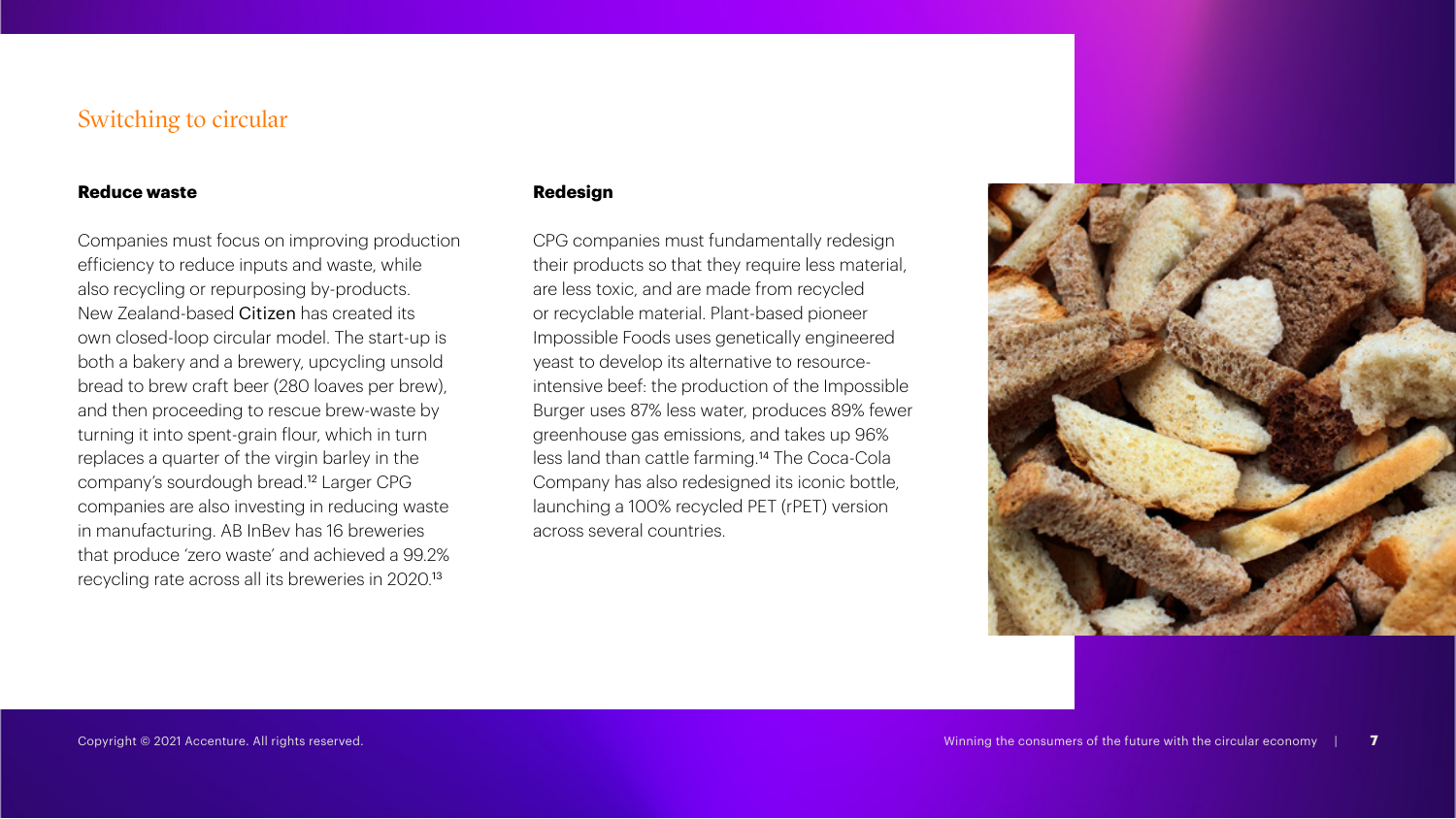### **Embrace emerging models**

Front of mind in any CPG evolution should be the fact that 95% of the material value of plastic is lost to the economy after just one use.<sup>15</sup> As a result, companies will not be able to enact broad, long-term change without adopting new business models that prioritize the recovery and reuse of materials. In 2019, TerraCycle launched milkman inspired subscription model Loop to tackle the abundance of single-use plastic waste in household goods. Consumers return reusable packaging for household essentials, such as shampoo and toothpaste, to be cleaned, refilled, and returned by Loop.16 Another example is Chile-based start-up [Algramo](https://www.youtube.com/watch?v=d00CrSr2NcY) who are using smart, reusable packaging and mobile IoT vending machines to dispense refills into previously bought bottles, and RFID tags in the

bottles enable payment via the start-up's Packaging as a Wallet service. The model significantly reduces costs, saving low-income families 30% on supermarket prices, as well as producing virtually zero waste.<sup>17</sup>

The circular economy is not simply an opportunity to gain some added value. It's an essential for survival, and for future growth. The three key circular strategies outlined here are expected to generate an additional \$35bn of value from reduced costs in the CPG industry by 2030. And over and above that figure is the growth that will be driven by Gen Y and Z consumers coming into the peak of their spending power and switching to sustainably focused brands; brands that embrace and celebrate a future of considered, conscious consumerism.

The Circular Economy Handbook estimates that by 2030, the CPG industry will have grown to \$3.2tn, and the total additional value at stake for companies will be between \$35-\$115bn EBITDA. For a theoretical \$10bn company, that represents \$100-365m, or 1-4% of sales.<sup>1</sup>